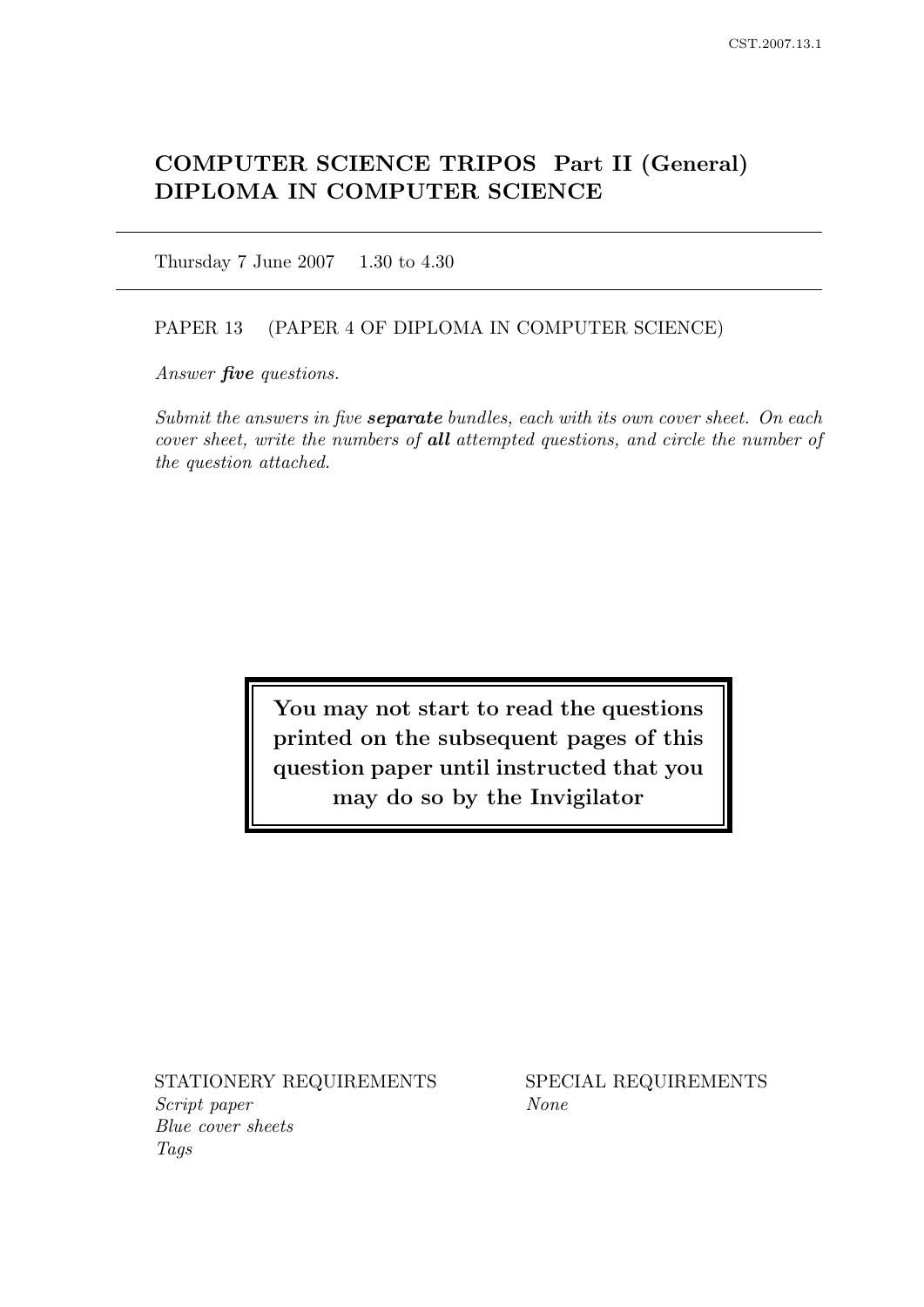## 1 Natural Language Processing

- (a) There are several different types of ambiguity in natural language. For each of the following cases, briefly describe how ambiguity may arise, illustrating your answer with examples:
	- $(i)$  morphological ambiguity;
	- $(ii)$  lexical ambiguity;
	- $(iii)$  syntactic ambiguity:
	- $(iv)$  ambiguity in rhetorical relations (discourse relations).

[12 marks total]

(b) Explain what is meant by "packing" in parsing and discuss its relevance to the treatment of ambiguity. [8 marks]

# 2 Computer Design

| instruction | decode and     | execute | memory | write |
|-------------|----------------|---------|--------|-------|
| tetch       | register fetch |         | access | back  |

With reference to the pipeline above:

- (a) What is a *control hazard* and how can it be dealt with?  $[4 \text{ marks}]$
- (b) What are *data hazards* and how can they be eliminated?  $[4 \text{ marks}]$
- (c) A branch could be executed in either the decode or the execute stages. Assuming that branch prediction and branch delay slots are not used, how many bubbles would be introduced into the pipeline in either case? [4 marks]
- (d) If the memory access results in a cache miss, what happens to the pipeline? [4 marks]
- (e) For arithmetic operations the result is available after the execute stage. These results could be written directly to the register file during the memory access stage, but what would be the disadvantages of doing so? [4 marks]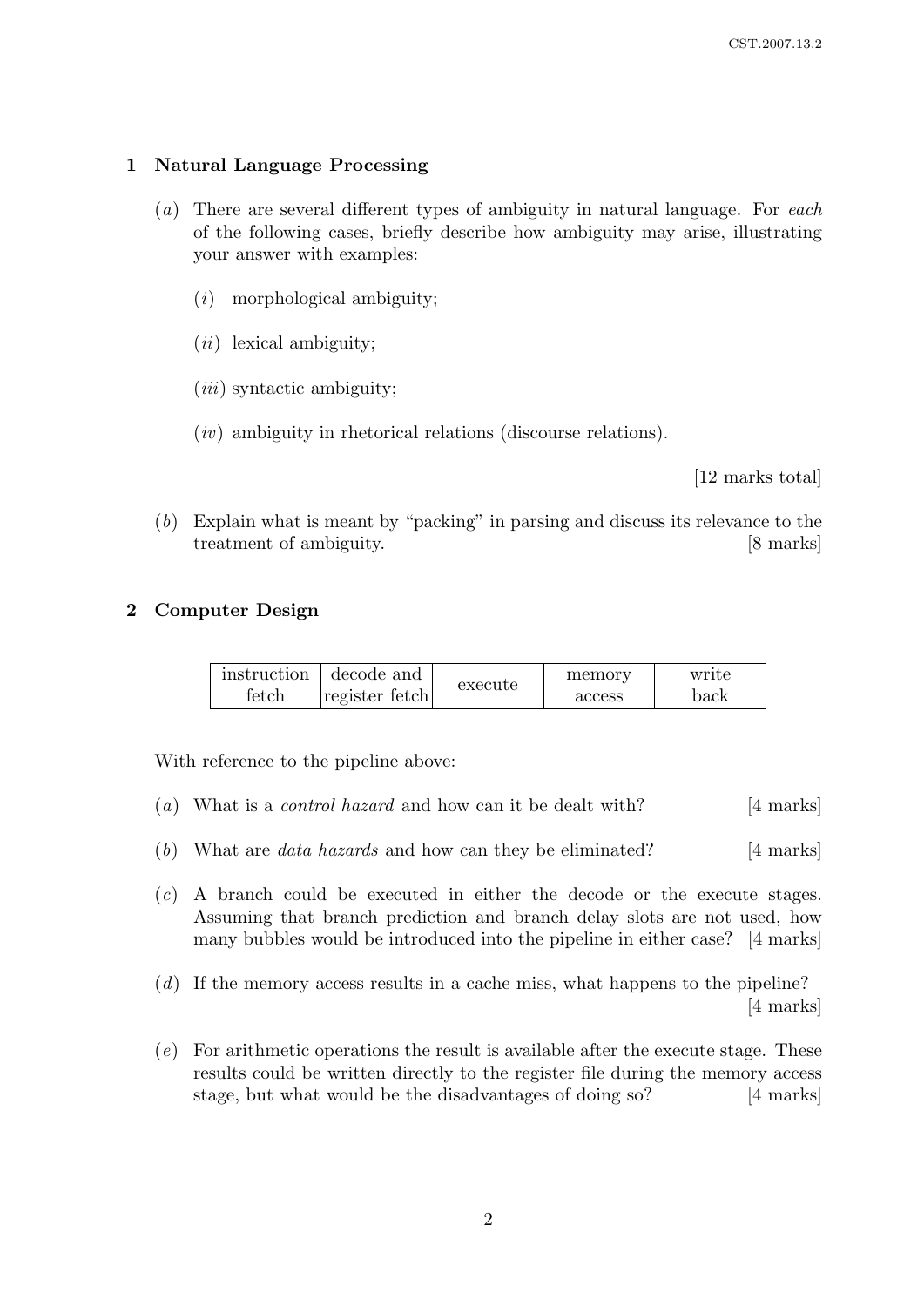# 3 Digital Communication I

- (a) Define the term flow control as used in communication networks. [4 marks]
- (b) Describe on–off flow control, window-based flow control, and flow control used in circuit switching. [9 marks]
- (c) Consider a channel of capacity b and delay  $\tau$ , over which packets of size p are sent. Compare the performance of window-based flow control protocols having:
	- $(i)$  a window size of one packet;
	- $(ii)$  a window size of two packets; and
	- (*iii*) a window size of one packet, but with a packet size of  $2p$ .

[7 marks]

#### 4 Computer Graphics and Image Processing

- (a) Explain what a MIPmap is, how to create one, why one would want to use one, where one would be used, and how one is used. [8 marks]
- (b) Describe an algorithm that converts a greyscale image into a black and white image using halftoning. Assume that the black and white image has eight times the resolution of the greyscale image in each dimension. [6 marks]
- (c) Various types of visual artifact ("aliasing") occur if images are rendered using only one sample per pixel.
	- (i) Describe at least *three* different artifacts that occur.  $[3 \text{ marks}]$
	- (*ii*) Describe a straightforward method to ameliorate these artifacts. [3 marks]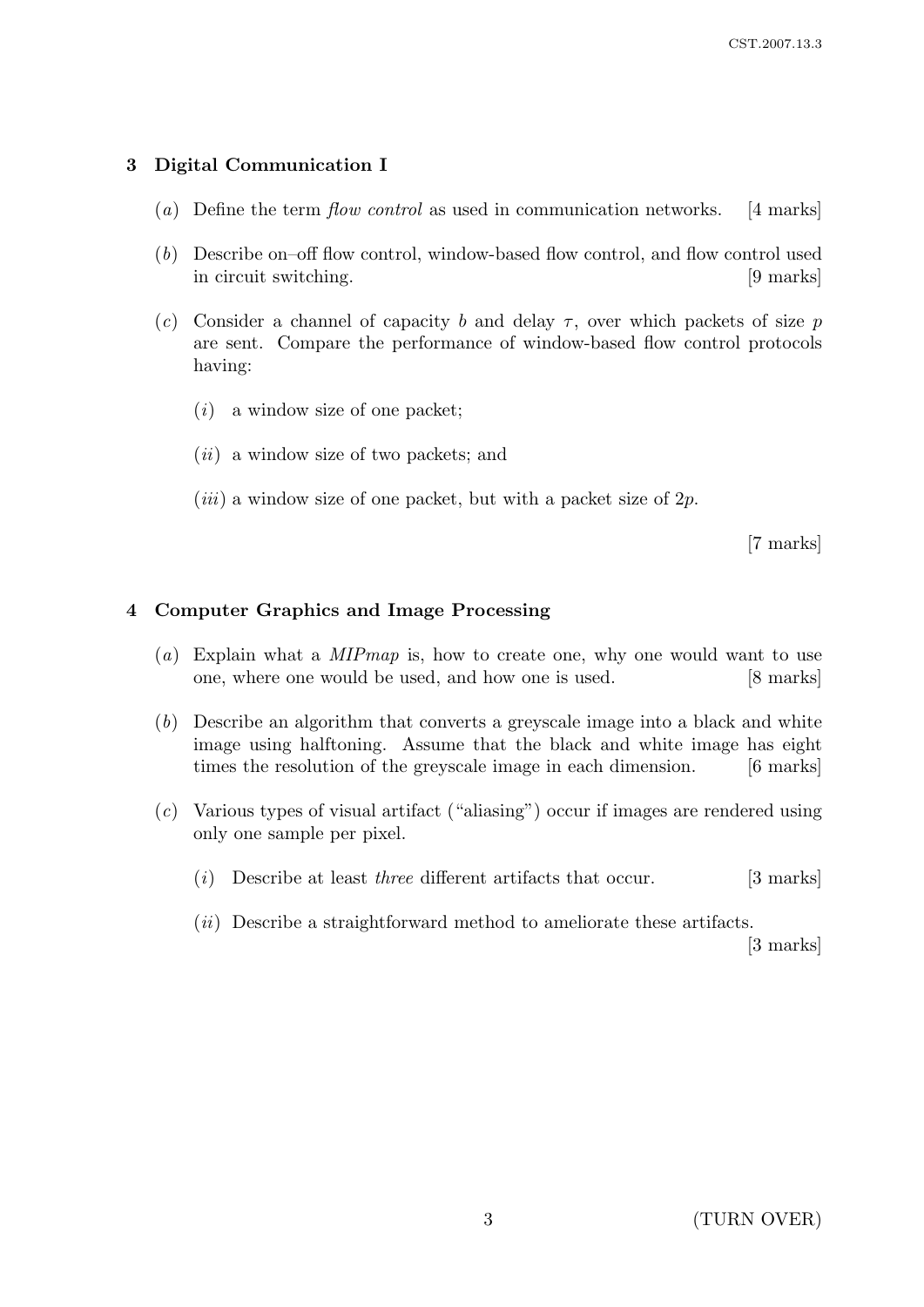## 5 Distributed Systems

- (a) When distributed systems are designed and engineered, certain fundamental properties have to be taken into account, including:
	- 1. concurrent execution of components
	- 2. independent failure modes
	- 3. communication delay
	- 4. no global time

Give *three* examples of the implications of these properties (separately or in combination) on the engineering of large-scale, widely distributed systems.

[9 marks]

- $(b)$   $(i)$  Define role-based access control (RBAC).
	- (*ii*) Outline how RBAC could be used for a national healthcare system comprising many administration domains such as primary care practices, hospitals, specialist clinics, etc. Principals may, from time to time, work in domains other than their home domain, and must be authorised to do so.
	- $(iii)$  A national Electronic Health Record (EHR) service must be accessible from all domains. It is required by law that access control policy should be able to capture exclusion of principals and relationships between them. How could this requirement be met in an RBAC design?

[11 marks]

#### 6 Compiler Construction

- (a) Garbage Collection.
	- $(i)$  Explain how it is possible to "leak memory" using a reference counting garbage collector. [3 marks]

 $(ii)$  Describe any technique that might be used to address this problem.

[3 marks]

(b) Explain in detail how we might translate code generated for a stack-only machine (such as the JVM) to a register-based machine (such as ARM).

[6 marks]

(c) Describe in detail how static and dynamic methods are compiled differently for object-oriented languages with single inheritance. [8 marks]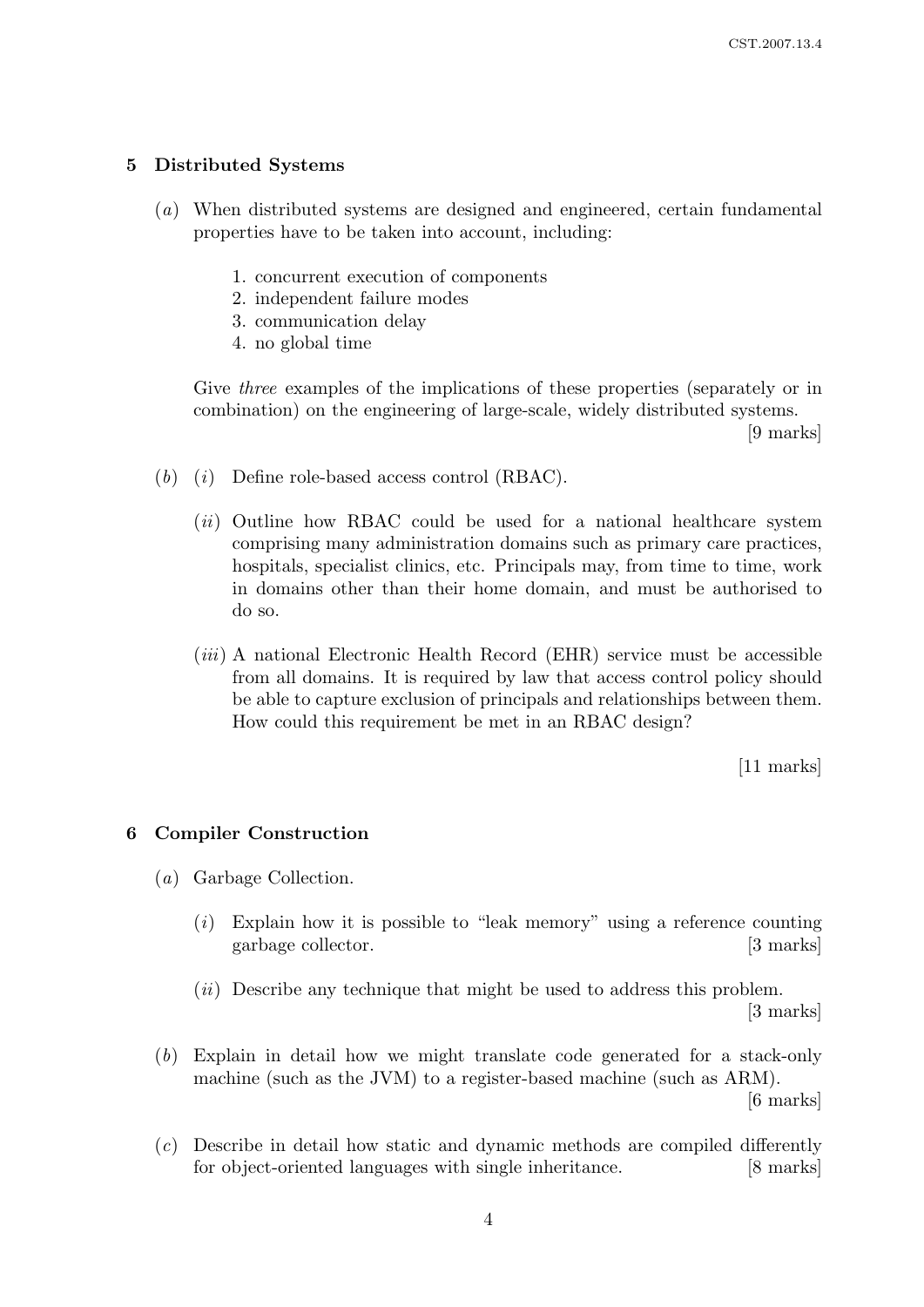### 7 Concepts in Programming Languages

- (a) Give an overview of the LISP abstract machine (or execution model) and comment on its merits and drawbacks from the viewpoints of programming, compilation, execution, etc. [5 marks]
- (b) Define the following parameter-passing mechanisms: pass-by-value, pass-byreference, pass-by-value/result, and pass-by-name. Briefly comment on their merits and drawbacks. [5 marks]
- (c) What is aliasing in the context of programming languages? Explain the contexts in which it arises and provide examples of the phenomenon.

[5 marks]

(d) Consider the Simula declarations

CLASS A; A CLASS B;

which have the effect of producing the subtype relation  $B \leq A$ , and

 $REF(A)$  a;  $REF(B)$  b;

Recall that Simula uses the semantically incorrect principle that

if  $B < A$  then  $REF(B) < EEF(A)$ 

and consider now the following Simula code

PROCEDURE ASSIGNa( REF(A) x ) BEGIN  $x : -a$  END ;

#### ASSIGNa(b);

Does it statically type check? If so, will it cause a run-time type error?

Justify your answers. [5 marks]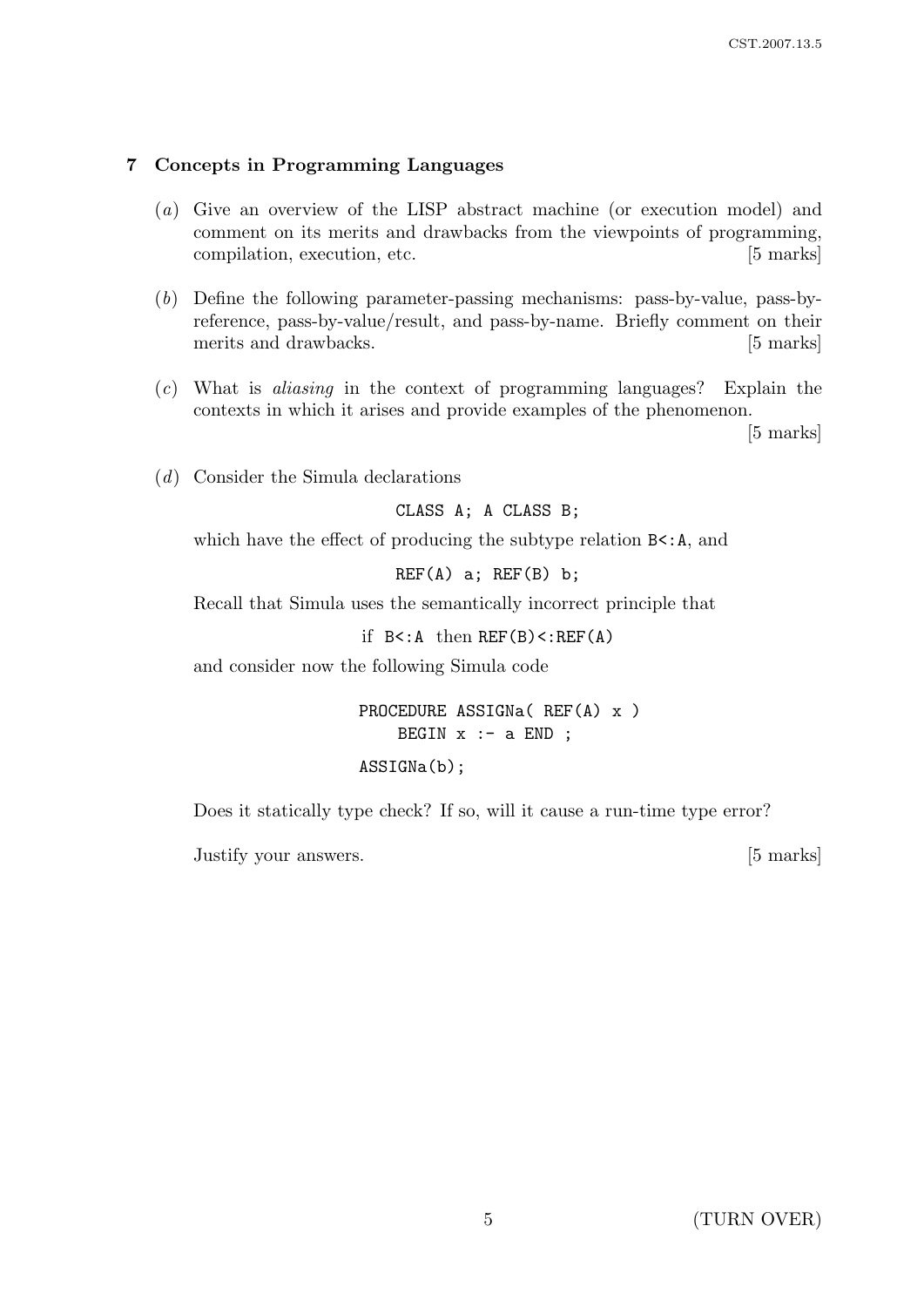#### 8 Databases

- (a) Define the notion of a *functional dependency*.  $[2 \text{ marks}]$
- (b) Consider the following "rule" for functional dependencies.

if 
$$
A \rightarrow B
$$
 and  $B, C \rightarrow D$ , then  $A, C \rightarrow D$ .

Either prove this rule is correct, or present a counter-example showing that the rule is false. [4 marks]

(c) The union rule for functional dependencies states that if  $F \models X \rightarrow Y$  and  $F \models X \to Z$ , then  $F \models X \to Y \cup Z$  (this can also be written as  $F \models X \to Z$  $Y, Z$ ).

Prove this rule using only Armstrong's axioms. [4 marks]

- (d) Suppose that  $R(A, B, C)$  is a relational schema. Write a relational algebra query that evaluates to the empty set exactly when the functional dependency  $B \to C$  holds on R. [4 marks]
- (e) The schema  $R(A, B, C, D, E)$  has the following functional dependencies.

$$
A \rightarrow B, C
$$
  

$$
C, D \rightarrow E
$$
  

$$
B \rightarrow D
$$
  

$$
E \rightarrow A
$$

Is  $D, E$  a candidate key for  $R$ ? Explain your answer. [6 marks]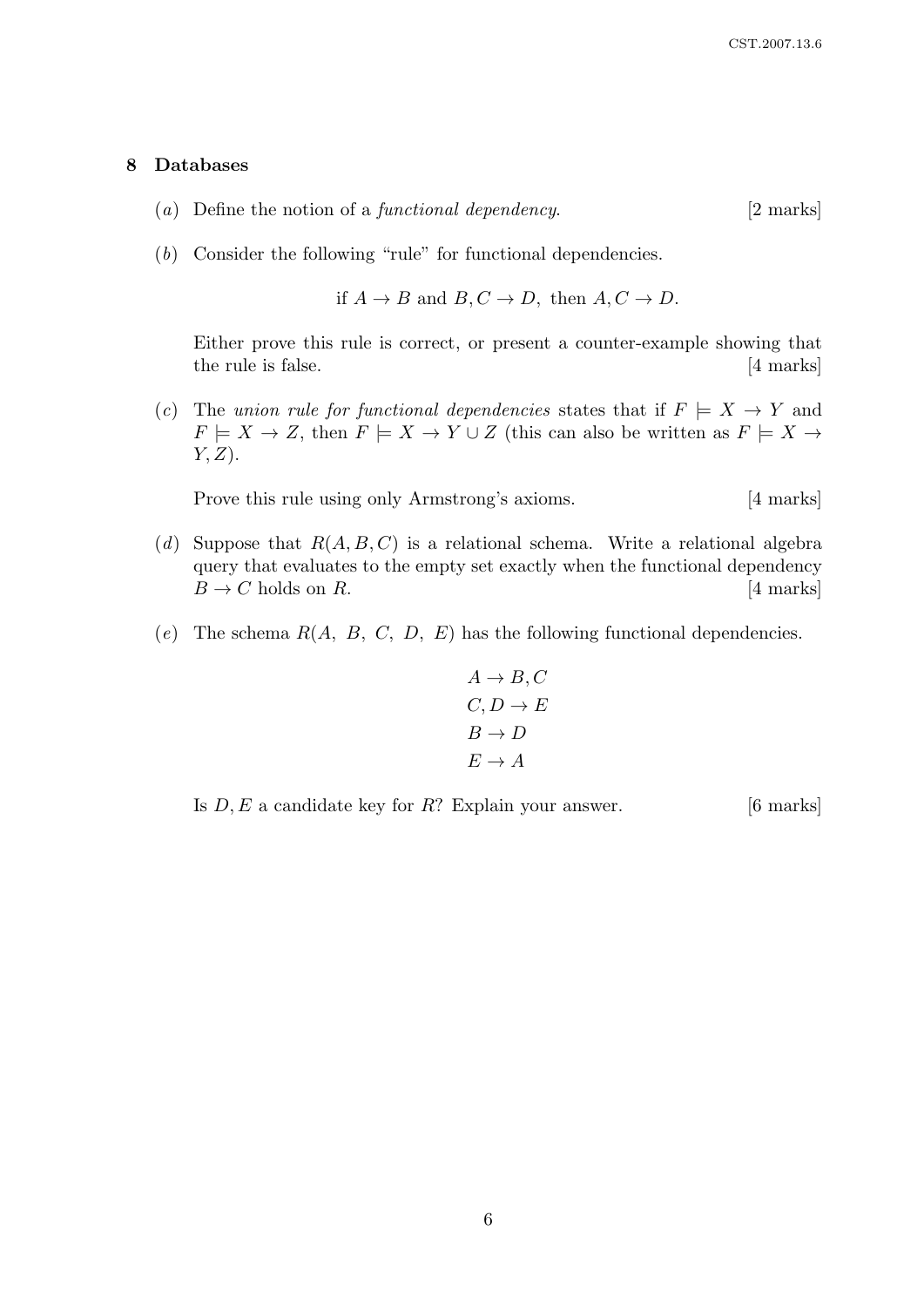# 9 Quantum Computing

(a) Consider a quantum finite automaton with two basis states,  $|0\rangle$  being the start state and  $|1\rangle$  the only accepting state. The automaton operates on a two-letter  $\lceil \frac{1}{2} \rceil$  $\overline{2}$   $\frac{1}{\sqrt{2}}$ 1

alphabet, with matrices  $M_a =$ 2  $\frac{1}{2}$  $\frac{-1}{2}$   $\frac{-1}{\sqrt{2}}$ and  $M_b =$  $\begin{bmatrix} 1 & 0 \\ 0 & 1 \end{bmatrix}$ .

What are the probabilities that the automaton accepts each of the following input strings?

 $(i)$  a [3 marks]

$$
(ii) \quad aba \tag{3 marks}
$$

$$
(iii) \; abb \qquad \qquad [3 \; marks]
$$

- (b) Give a complete description of the probabilities of acceptance associated with various possible input strings. [5 marks]
- (c) Prove that there is no two-state probabilistic automaton with the same behaviour as the automaton described in part  $(a)$ . [6 marks]

### 10 Bioinformatics

- (a) Describe a bioinformatics application of hidden Markov models. [6 marks]
- (b) Discuss the properties of the Markov clustering algorithm and the differences with respect to the k-means and hierarchical clustering algorithms. [8 marks]
- (c) Describe the Gillespie algorithm and discuss its relationship with genetic or biochemical networks (give one example). [6 marks]